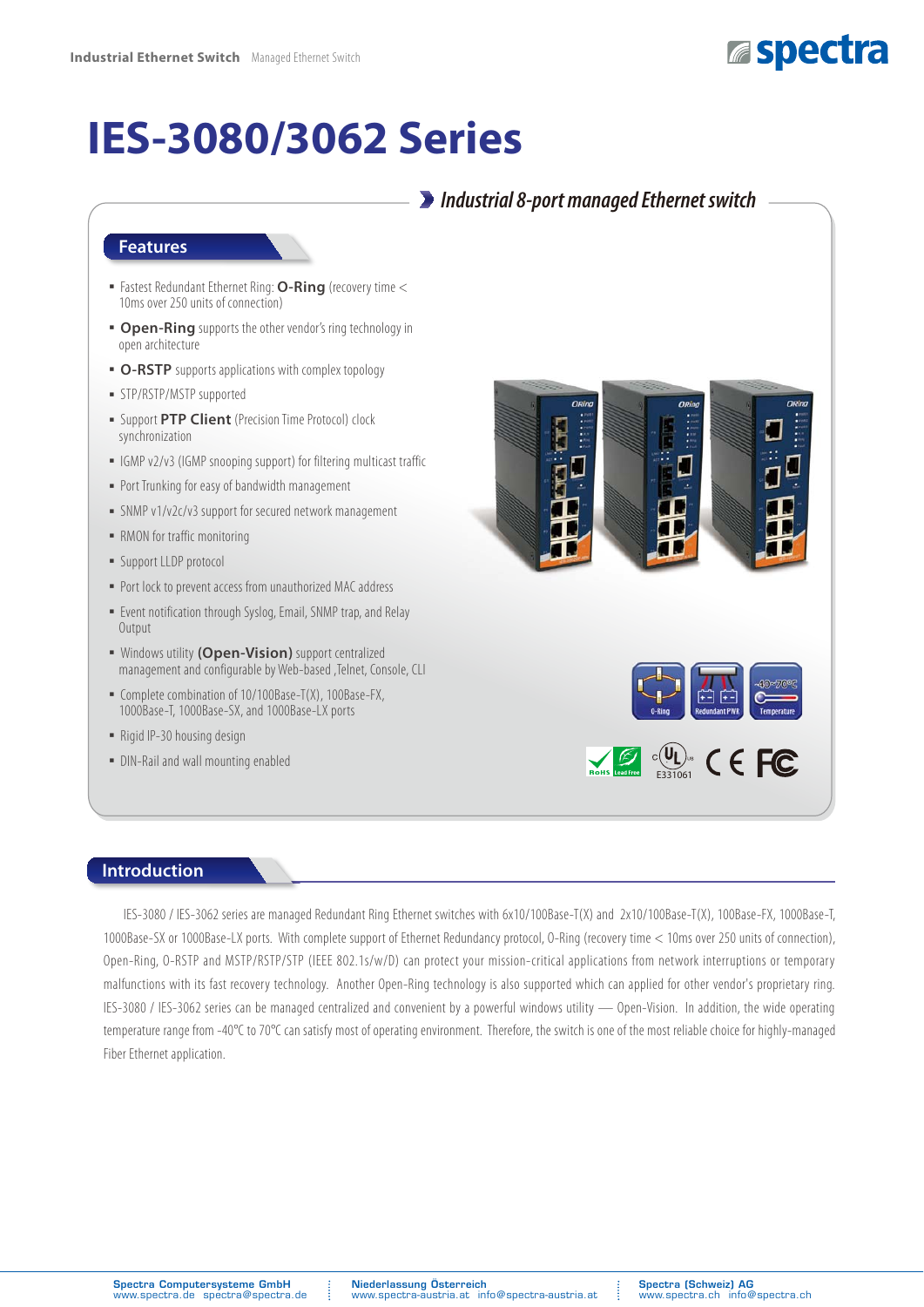

## **Open-Vision**

ORing's switches are intelligent switches. Different form other traditional redundant switches, ORing provides a set of Windows utility **(Open-Vision)** for user to manage and monitor all of industrial Ethernet switches on the industrial network.





Network connection

Topology View



Monitoring and Configuration interface



(Unit=mm)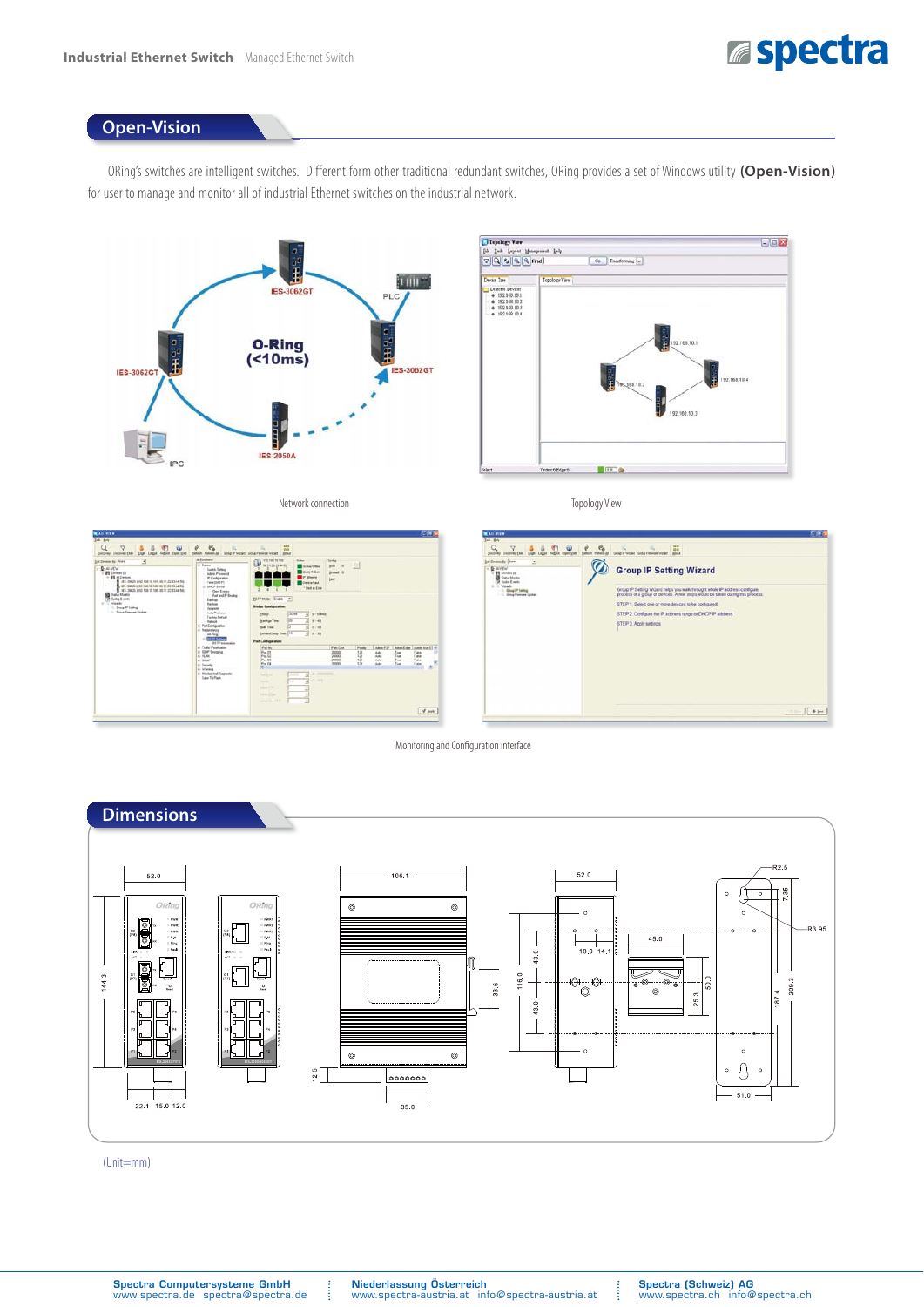## **Espectra**

## **Specifications**

| <b>ORing Switch Model</b>                        |                                           | <b>IES-3080</b>                                                                                                                                                                                                                                                                                                                                                                                                                                                                                                                                                                     | <b>IES-3062GT</b> | IES-3062FX-MM                        | <b>IES-3062FX-SS</b> | IES-3062GF-MM                                   | <b>IES-3062GF-SS</b> |  |
|--------------------------------------------------|-------------------------------------------|-------------------------------------------------------------------------------------------------------------------------------------------------------------------------------------------------------------------------------------------------------------------------------------------------------------------------------------------------------------------------------------------------------------------------------------------------------------------------------------------------------------------------------------------------------------------------------------|-------------------|--------------------------------------|----------------------|-------------------------------------------------|----------------------|--|
| <b>Physical Ports</b>                            |                                           |                                                                                                                                                                                                                                                                                                                                                                                                                                                                                                                                                                                     |                   |                                      |                      |                                                 |                      |  |
| 10/100Base-T(X) Ports in RJ45 Auto MDI/MDIX      |                                           | 8                                                                                                                                                                                                                                                                                                                                                                                                                                                                                                                                                                                   | 6                 | 6                                    | 6                    | 6                                               | 6                    |  |
| 10/100/1000Base-T(X) Ports in RJ45 Auto MDI/MDIX |                                           |                                                                                                                                                                                                                                                                                                                                                                                                                                                                                                                                                                                     | $\overline{2}$    |                                      |                      |                                                 |                      |  |
|                                                  | <b>Fiber Ports Number</b>                 |                                                                                                                                                                                                                                                                                                                                                                                                                                                                                                                                                                                     |                   | $\overline{2}$                       | $\overline{2}$       | $\overline{2}$                                  | $\overline{2}$       |  |
|                                                  | <b>Fiber Ports Standard</b>               |                                                                                                                                                                                                                                                                                                                                                                                                                                                                                                                                                                                     |                   | 100Base-FX                           | 100Base-FX           | 1000Base-SX                                     | 1000Base-LX          |  |
|                                                  | <b>Fiber Mode</b>                         |                                                                                                                                                                                                                                                                                                                                                                                                                                                                                                                                                                                     |                   | Multi-mode                           | Single-mode          | Multi-mode                                      | Single-mode          |  |
|                                                  | Fiber Diameter (µm)                       |                                                                                                                                                                                                                                                                                                                                                                                                                                                                                                                                                                                     |                   | $62.5/125 \,\mu m$<br>$50/125 \mu m$ | $9/125 \mu m$        | $62.5/125 \,\mathrm{\upmu m}$<br>$50/125 \mu m$ | $9/125 \mu m$        |  |
|                                                  | <b>Fiber Optical Connector</b>            |                                                                                                                                                                                                                                                                                                                                                                                                                                                                                                                                                                                     |                   | SC                                   | SC.                  | SC                                              | SC.                  |  |
| <b>Fiber Ports</b><br><b>Specifications</b>      | Typical Distance (km)                     |                                                                                                                                                                                                                                                                                                                                                                                                                                                                                                                                                                                     |                   | 2 km                                 | 30 km                | $0.55$ km                                       | 10 km                |  |
|                                                  | Wavelength (nm)                           |                                                                                                                                                                                                                                                                                                                                                                                                                                                                                                                                                                                     |                   | 1310 nm                              | 1310 nm              | 850 nm                                          | 1310 nm              |  |
|                                                  | Max. Output Optical Power (dBm)           |                                                                                                                                                                                                                                                                                                                                                                                                                                                                                                                                                                                     |                   | $-14$ dBm                            | $-8$ dBm             | $-4$ dBm                                        | $-3$ dBm             |  |
|                                                  | Min. Output Optical Power (dBm)           |                                                                                                                                                                                                                                                                                                                                                                                                                                                                                                                                                                                     |                   | $-23.5$ dBm                          | $-15$ dBm            | $-9.5$ dBm                                      | $-9.5$ dBm           |  |
|                                                  | Max. Input Optical Power<br>(Saturation)  |                                                                                                                                                                                                                                                                                                                                                                                                                                                                                                                                                                                     |                   | 0 dBm                                | 0 dBm                | $0$ dBm                                         | $-3$ dBm             |  |
|                                                  | Min. Input Optical Power<br>(Sensitivity) |                                                                                                                                                                                                                                                                                                                                                                                                                                                                                                                                                                                     |                   | $-31$ dBm                            | $-34$ dBm            | -18 dBm                                         | $-20$ dBm            |  |
|                                                  | Link Budget (dB)                          |                                                                                                                                                                                                                                                                                                                                                                                                                                                                                                                                                                                     | ÷,                | 7.5dB                                | 19dB                 | 8.5dB                                           | 10.5 dB              |  |
| <b>Technology</b>                                |                                           |                                                                                                                                                                                                                                                                                                                                                                                                                                                                                                                                                                                     |                   |                                      |                      |                                                 |                      |  |
| <b>Ethernet Standards</b>                        |                                           | IEEE 802.3u for 100Base-TX and 100Base-FX<br>IEEE 802.3z for 1000Base-X<br>IEEE 802.3ab for 1000Base-T<br>IEEE 802.3ad for LACP (Link Aggregation Control Protocol)<br>IEEE 802.3x for Flow control<br>IEEE 802.1D for STP (Spanning Tree Protocol)<br>IEEE 802.1p for COS (Class of Service)<br>IEEE 802.1Q for VLAN Tagging<br>IEEE 802.1w for RSTP (Rapid Spanning Tree Protocol)<br>IEEE 802.1s for MSTP (Multiple Spanning Tree Protocol)<br>IFFF 802.1x for Authentication                                                                                                    |                   |                                      |                      |                                                 |                      |  |
| <b>MAC Table</b>                                 |                                           | 8192 MAC addresses                                                                                                                                                                                                                                                                                                                                                                                                                                                                                                                                                                  |                   |                                      |                      |                                                 |                      |  |
| <b>Priority Queues</b>                           |                                           | $\overline{4}$                                                                                                                                                                                                                                                                                                                                                                                                                                                                                                                                                                      |                   |                                      |                      |                                                 |                      |  |
| Processing                                       |                                           | Store-and-Forward                                                                                                                                                                                                                                                                                                                                                                                                                                                                                                                                                                   |                   |                                      |                      |                                                 |                      |  |
| <b>Switch Properties</b>                         |                                           | Switching latency : 7 µs<br>Switching bandwidth: 5.2Gbps<br>Max. Number of Available VLANs: 4096<br>IGMP multicast groups: 1024<br>Port rate limiting : User Define                                                                                                                                                                                                                                                                                                                                                                                                                 |                   |                                      |                      |                                                 |                      |  |
| <b>Security Feature</b>                          |                                           | Enable/disable ports, MAC based port security<br>Port based network access control (802.1x)<br>VLAN (802.1q) to segregate and secure network traffic<br>Supports Q-in-Q VLAN for performance & security to expand the VLAN space<br>Radius centralized password management<br>SNMPV1/V2c/V3 encrypted authentication and access security                                                                                                                                                                                                                                            |                   |                                      |                      |                                                 |                      |  |
| <b>Software Features</b>                         |                                           | STP/RSTP/MSTP (IEEE 802.1D/w/s)<br>Redundant Ring (O-Ring) with recovery time less than 10ms over 250 units<br>TOS/Diffserv supported<br>Quality of Service (802.1p) for real-time traffic<br>VLAN (802.10) with VLAN tagging and GVRP supported<br>IGMP Snooping for multicast filtering<br>Port configuration, status, statistics, monitoring, security<br>SNTP for synchronizing of clocks over network<br>Support PTP Client (Precision Time Protocol) clock synchronization<br>DHCP Server / Client support<br>Port Trunk support<br>MVR (Multicast VLAN Registration) support |                   |                                      |                      |                                                 |                      |  |

Ĵ

j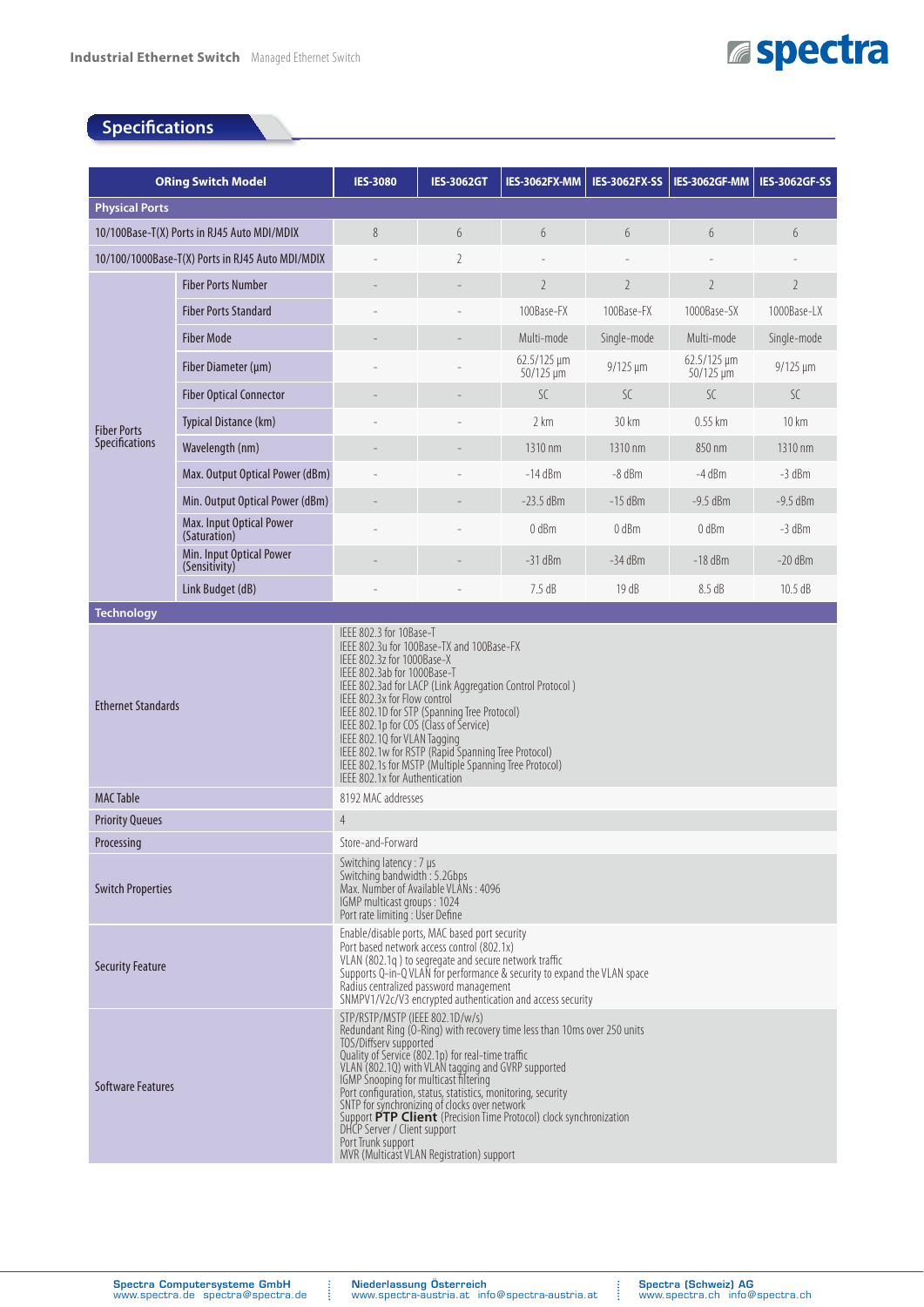## **Espectra**

| Network Redundancy                          | 0-Ring<br>Open-Ring<br>0-RSTP<br><b>STP</b><br><b>RSTP</b><br><b>MSTP</b>                                                                                                     |  |  |  |  |  |  |
|---------------------------------------------|-------------------------------------------------------------------------------------------------------------------------------------------------------------------------------|--|--|--|--|--|--|
| Warning / Monitoring System                 | Relay output for fault event alarming<br>Syslog server / client to record and view events<br>Include SMTP for event warning notification via email<br>Event selection support |  |  |  |  |  |  |
| RS-232 Serial Console Port                  | RS-232 in RJ45 connector with console cable. Baud rate setting: 9600bps, 8, N, 1                                                                                              |  |  |  |  |  |  |
| <b>LED Indicators</b>                       |                                                                                                                                                                               |  |  |  |  |  |  |
| <b>Power Indicator</b>                      | Green: Power I FD x 3                                                                                                                                                         |  |  |  |  |  |  |
| R.M. Indicator                              | Green : Indicates that the system is operating in O-Ring Master mode                                                                                                          |  |  |  |  |  |  |
| <b>0-Ring Indicator</b>                     | Green : Indicates that the system is operating in O-Ring mode                                                                                                                 |  |  |  |  |  |  |
| <b>Fault Indicator</b>                      | Amber : Indicates unexpected events occurred                                                                                                                                  |  |  |  |  |  |  |
| 10/100Base-T(X) RJ45 Port Indicator         | Green for port Link/Act. Amber for Duplex/Collision                                                                                                                           |  |  |  |  |  |  |
| 10/100/1000Base-T(X) / Fiber Port Indicator | Green for port Link/Act. Amber for 100Mbps indicator                                                                                                                          |  |  |  |  |  |  |
| <b>Fault contact</b>                        |                                                                                                                                                                               |  |  |  |  |  |  |
| Relay                                       | Relay output to carry capacity of 1A at 24VDC                                                                                                                                 |  |  |  |  |  |  |
| <b>Power</b>                                |                                                                                                                                                                               |  |  |  |  |  |  |
| <b>Redundant Input Power</b>                | Triple DC inputs. 12~48VDC on 7-pin terminal block, 12~45VDC on power jack                                                                                                    |  |  |  |  |  |  |
| Power Consumption (Typ.)                    | 5 Watts<br>8 Watts<br>9 Watts<br>9 Watts<br>7 Watts<br>7 Watts                                                                                                                |  |  |  |  |  |  |
| <b>Overload Current Protection</b>          | Present                                                                                                                                                                       |  |  |  |  |  |  |
| <b>Reverse Polarity Protection</b>          | Present on terminal block                                                                                                                                                     |  |  |  |  |  |  |
| <b>Physical Characteristics</b>             |                                                                                                                                                                               |  |  |  |  |  |  |
| <b>Enclosure</b>                            | $IP-30$                                                                                                                                                                       |  |  |  |  |  |  |
| Dimensions (W x D x H)                      | 52(W)x106.1(D)x144.3(H) mm (2.05x4.18x5.68 inch.)                                                                                                                             |  |  |  |  |  |  |
| Weight (g)                                  | 740 g<br>710q<br>735 g<br>735 g<br>740 g<br>722q                                                                                                                              |  |  |  |  |  |  |
| <b>Environmental</b>                        |                                                                                                                                                                               |  |  |  |  |  |  |
| <b>Storage Temperature</b>                  | $-40$ to 85°C ( $-40$ to 185°F)                                                                                                                                               |  |  |  |  |  |  |
| <b>Operating Temperature</b>                | -40 to 70°C (-40 to 158°F)                                                                                                                                                    |  |  |  |  |  |  |
| <b>Operating Humidity</b>                   | 5% to 95% Non-condensing                                                                                                                                                      |  |  |  |  |  |  |
| <b>Regulatory Approvals</b>                 |                                                                                                                                                                               |  |  |  |  |  |  |
| EMI                                         | FCC Part 15, CISPR (EN55022) class A                                                                                                                                          |  |  |  |  |  |  |
| EMS                                         | EN61000-4-2 (ESD), EN61000-4-3 (RS), EN61000-4-4 (EFT), EN61000-4-5 (Surge), EN61000-4-6 (CS), EN61000-4-8,<br>EN61000-4-11                                                   |  |  |  |  |  |  |
| Shock                                       | IEC60068-2-27                                                                                                                                                                 |  |  |  |  |  |  |
| <b>Free Fall</b>                            | IEC60068-2-32                                                                                                                                                                 |  |  |  |  |  |  |
| Vibration                                   | IEC60068-2-6                                                                                                                                                                  |  |  |  |  |  |  |
| Safety                                      | EN60950-1, UL508(E331061)                                                                                                                                                     |  |  |  |  |  |  |
| MTBF (Hours) (MIL-HDBK-217F2, GB, GC, 25°C) | 324,409<br>287,493<br>268,222<br>259,309<br>259,906<br>268,860                                                                                                                |  |  |  |  |  |  |
| Warranty                                    | 5 years                                                                                                                                                                       |  |  |  |  |  |  |

Ĵ